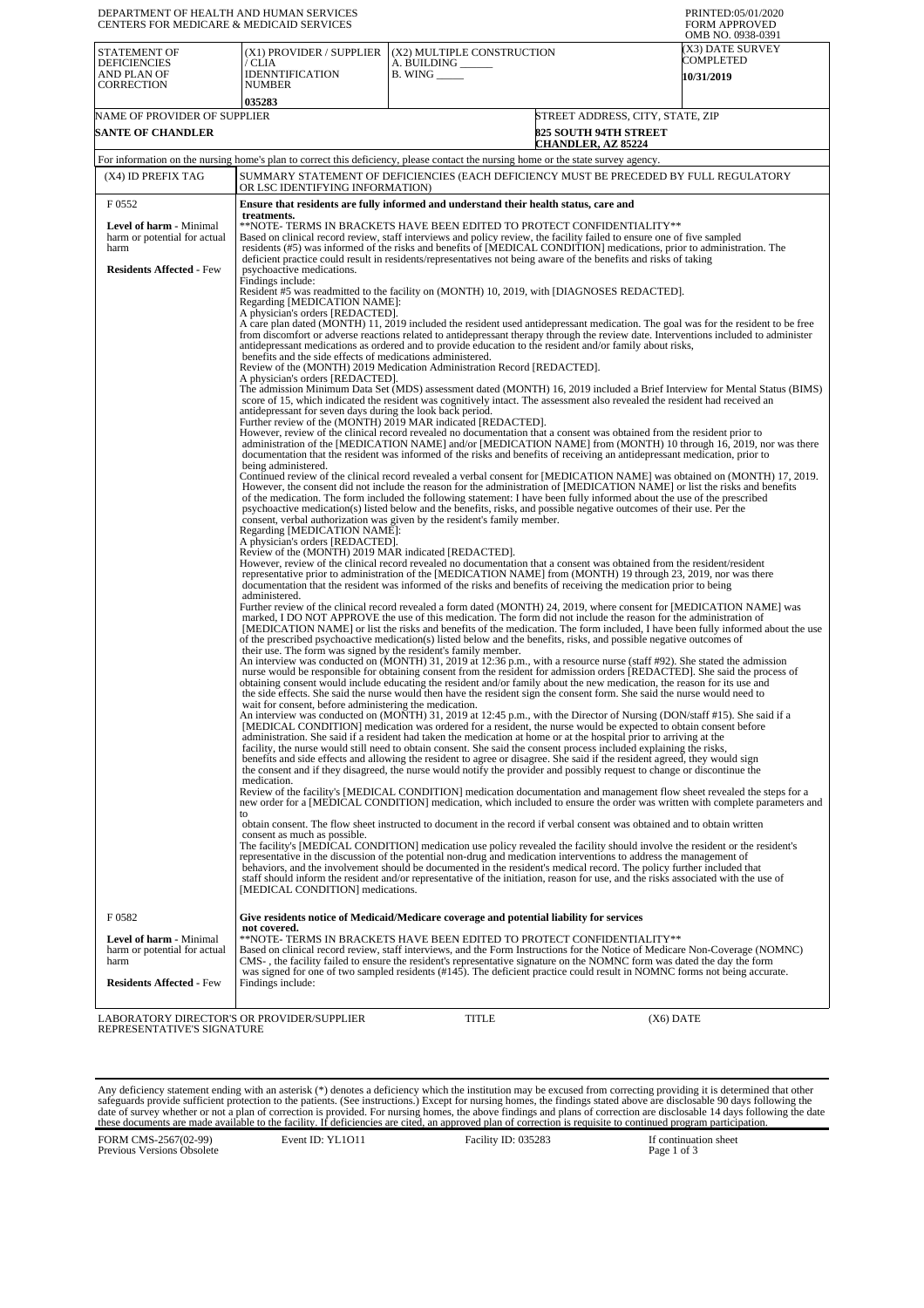| DEPARTMENT OF HEALTH AND HUMAN SERVICES<br><b>CENTERS FOR MEDICARE &amp; MEDICAID SERVICES</b>                     |                                                                                                                                                                                                                                                                                                                                                                                                                                                                                                                                                                                                                                                                                                                                                                                                                                                                                                                                               |                                                                                                                                                                                                                                                                                                                                                                                                                                                                                                                                                                                                                                                                                                                                                                                                                                                                                                                                                                                                                                                                                                                                                                                                                                                                                                                                                                                                                                                                                                                                                                                                                                                                                                                                                                                                                                                                                                                                                                                                                                                                                                                                                                                                                                                                                                                       | PRINTED:05/01/2020<br><b>FORM APPROVED</b>                       |  |
|--------------------------------------------------------------------------------------------------------------------|-----------------------------------------------------------------------------------------------------------------------------------------------------------------------------------------------------------------------------------------------------------------------------------------------------------------------------------------------------------------------------------------------------------------------------------------------------------------------------------------------------------------------------------------------------------------------------------------------------------------------------------------------------------------------------------------------------------------------------------------------------------------------------------------------------------------------------------------------------------------------------------------------------------------------------------------------|-----------------------------------------------------------------------------------------------------------------------------------------------------------------------------------------------------------------------------------------------------------------------------------------------------------------------------------------------------------------------------------------------------------------------------------------------------------------------------------------------------------------------------------------------------------------------------------------------------------------------------------------------------------------------------------------------------------------------------------------------------------------------------------------------------------------------------------------------------------------------------------------------------------------------------------------------------------------------------------------------------------------------------------------------------------------------------------------------------------------------------------------------------------------------------------------------------------------------------------------------------------------------------------------------------------------------------------------------------------------------------------------------------------------------------------------------------------------------------------------------------------------------------------------------------------------------------------------------------------------------------------------------------------------------------------------------------------------------------------------------------------------------------------------------------------------------------------------------------------------------------------------------------------------------------------------------------------------------------------------------------------------------------------------------------------------------------------------------------------------------------------------------------------------------------------------------------------------------------------------------------------------------------------------------------------------------|------------------------------------------------------------------|--|
| STATEMENT OF<br><b>DEFICIENCIES</b><br>AND PLAN OF<br><b>CORRECTION</b>                                            | (X1) PROVIDER / SUPPLIER<br>/ CLIA<br>IDENNTIFICATION<br><b>NUMBER</b><br>035283                                                                                                                                                                                                                                                                                                                                                                                                                                                                                                                                                                                                                                                                                                                                                                                                                                                              | (X2) MULTIPLE CONSTRUCTION<br>A. BUILDING<br>$B.$ WING $\_\_\_\_\_\_\_\$                                                                                                                                                                                                                                                                                                                                                                                                                                                                                                                                                                                                                                                                                                                                                                                                                                                                                                                                                                                                                                                                                                                                                                                                                                                                                                                                                                                                                                                                                                                                                                                                                                                                                                                                                                                                                                                                                                                                                                                                                                                                                                                                                                                                                                              | OMB NO. 0938-0391<br>(X3) DATE SURVEY<br>COMPLETED<br>10/31/2019 |  |
| NAME OF PROVIDER OF SUPPLIER<br><b>SANTE OF CHANDLER</b>                                                           |                                                                                                                                                                                                                                                                                                                                                                                                                                                                                                                                                                                                                                                                                                                                                                                                                                                                                                                                               | STREET ADDRESS, CITY, STATE, ZIP<br><b>825 SOUTH 94TH STREET</b><br><b>CHANDLER, AZ 85224</b>                                                                                                                                                                                                                                                                                                                                                                                                                                                                                                                                                                                                                                                                                                                                                                                                                                                                                                                                                                                                                                                                                                                                                                                                                                                                                                                                                                                                                                                                                                                                                                                                                                                                                                                                                                                                                                                                                                                                                                                                                                                                                                                                                                                                                         |                                                                  |  |
| (X4) ID PREFIX TAG                                                                                                 |                                                                                                                                                                                                                                                                                                                                                                                                                                                                                                                                                                                                                                                                                                                                                                                                                                                                                                                                               | For information on the nursing home's plan to correct this deficiency, please contact the nursing home or the state survey agency.<br>SUMMARY STATEMENT OF DEFICIENCIES (EACH DEFICIENCY MUST BE PRECEDED BY FULL REGULATORY                                                                                                                                                                                                                                                                                                                                                                                                                                                                                                                                                                                                                                                                                                                                                                                                                                                                                                                                                                                                                                                                                                                                                                                                                                                                                                                                                                                                                                                                                                                                                                                                                                                                                                                                                                                                                                                                                                                                                                                                                                                                                          |                                                                  |  |
| F0582                                                                                                              | OR LSC IDENTIFYING INFORMATION)<br>(continued from page 1)                                                                                                                                                                                                                                                                                                                                                                                                                                                                                                                                                                                                                                                                                                                                                                                                                                                                                    |                                                                                                                                                                                                                                                                                                                                                                                                                                                                                                                                                                                                                                                                                                                                                                                                                                                                                                                                                                                                                                                                                                                                                                                                                                                                                                                                                                                                                                                                                                                                                                                                                                                                                                                                                                                                                                                                                                                                                                                                                                                                                                                                                                                                                                                                                                                       |                                                                  |  |
| Level of harm - Minimal<br>harm or potential for actual<br>harm<br><b>Residents Affected - Few</b>                 | Resident #145 was admitted on [DATE], with [DIAGNOSES REDACTED]. The resident was discharged on (MONTH) 8, 2019.<br>Review of the admission Minimum Data Set assessment dated [DATE] revealed a Brief Interview for Mental Status (BIMS) score<br>of 14 which indicated the resident had intact cognition.<br>Review of the resident's face sheet revealed the resident was his own primary responsible party.<br>Review of a weekly Interdisciplinary Team Meeting (IDT) summary and note dated 9/19/19 at 3:32 p.m., revealed the resident's<br>tentative safe transition date was 9/22/19. The participants listed did not include the resident or the resident's family<br>member. The note included the resident's family member was notified via phone on 9/19/19. The note also included the NOMNC<br>was issued. The note revealed the resident and the resident's family member expressed understanding of and was in agreement with |                                                                                                                                                                                                                                                                                                                                                                                                                                                                                                                                                                                                                                                                                                                                                                                                                                                                                                                                                                                                                                                                                                                                                                                                                                                                                                                                                                                                                                                                                                                                                                                                                                                                                                                                                                                                                                                                                                                                                                                                                                                                                                                                                                                                                                                                                                                       |                                                                  |  |
|                                                                                                                    | the plan of care.<br>that date regarding the discharge date.<br>included<br>the date 9/19/19.<br>form prior to $9/20/19$ .<br>NOMNC form was signed.                                                                                                                                                                                                                                                                                                                                                                                                                                                                                                                                                                                                                                                                                                                                                                                          | The NOMNC meeting summary and notes dated 9/20/19 at 11:46 a.m., revealed the participants included the resident and the<br>resident's family members x 2. The note included the resident's family member was presented with the NOMNC form and stated<br>that they had also received the information via phone last night $(9/19/19)$ . The note also included that the NOMNC form was<br>signed and that the family member was informed that the NOMNC form will be dated 9/19/19 since they were notified via phone on<br>A review of the NOMNC CMS- form revealed the Medicare skilled services would end (MONTH) 21, 2019. The NOMNC form<br>the family member was notified via phone on 9/19/19 at 2:24 p.m. The form also included the family member's signature with<br>Further review of the clinical record revealed no evidence the resident and/or his family member was given a copy the NOMNC<br>An interview was conducted with a case manager (staff #149) on 10/30/19 at 08:33 AM. Staff #149 stated that the resident or<br>the resident's representative should be provided a copy of the NOMNC form at least 48 hours prior to the date the Medicare<br>skilled services will end. She stated that the resident's family member was very upset about the discharge and refused to<br>sign the NOMNC form at first. Staff #149 also stated that she was not the case manager for that resident at the time and<br>that the resident's actual case manager was currently out of the country. She stated that she could not comment to the date the<br>An interview was conducted with the administrator (staff #123) on 10/30/19 at 11:38 AM. The administrator stated that she<br>believes the NOMNC form was presented to the resident's family member on 9/20/19. The administrator also stated that the<br>NOMNC form may have been backdated to 9/19/19 by the case manager because that is when the family member was notified of<br>the NOMNC via phone. The administrator stated that if the form was backdated, she would not consider that to be an                                                                                                                                                                                                                                       |                                                                  |  |
|                                                                                                                    | acceptable practice.<br>must fill in the date that he or she signed the document.                                                                                                                                                                                                                                                                                                                                                                                                                                                                                                                                                                                                                                                                                                                                                                                                                                                             | The Form Instructions for the NOMNC CMS- revealed the resident or the resident's representative must sign the signature line and                                                                                                                                                                                                                                                                                                                                                                                                                                                                                                                                                                                                                                                                                                                                                                                                                                                                                                                                                                                                                                                                                                                                                                                                                                                                                                                                                                                                                                                                                                                                                                                                                                                                                                                                                                                                                                                                                                                                                                                                                                                                                                                                                                                      |                                                                  |  |
| F0658<br>Level of harm - Minimal<br>harm or potential for actual<br>harm                                           | medications as ordered could result in possible adverse effects.<br>Findings include:                                                                                                                                                                                                                                                                                                                                                                                                                                                                                                                                                                                                                                                                                                                                                                                                                                                         | Ensure services provided by the nursing facility meet professional standards of quality.<br>**NOTE- TERMS IN BRAČKETS HAVĒ BEEN EDITĒD TO PROTECT CONFIDENTIALITY**<br>Based on clinical record reviews, staff interviews and policy review, the facility failed to ensure two of five sampled<br>residents (#298 and #2) were administered medication as ordered by the physician. The deficient practice of not receiving                                                                                                                                                                                                                                                                                                                                                                                                                                                                                                                                                                                                                                                                                                                                                                                                                                                                                                                                                                                                                                                                                                                                                                                                                                                                                                                                                                                                                                                                                                                                                                                                                                                                                                                                                                                                                                                                                           |                                                                  |  |
| <b>Residents Affected - Few</b>                                                                                    | A physician's orders [REDACTED].<br>A physician's orders [REDACTED].<br>given four times for a pain level of 5.<br>this time, staff #15 reviewed the physician orders [REDACTED].<br>score of 15, indicating the resident was cognitively intact.<br>A physician's orders [REDACTED].<br>(MONTH)<br>27, with a pulse rate of less than 60.<br>medication should not have been given and this was an error.                                                                                                                                                                                                                                                                                                                                                                                                                                                                                                                                    | -Resident #298 was admitted on [DATE] with [DIAGNOSES REDACTED].<br>Review of the (MONTH) 2019 medication administration record (MAR) revealed that [MEDICATION NAME] 650 mg had been<br>During an interview with a Licensed Practical Nurse (LPN/staff #92) on 10/31/19 at 10:00 a.m., the MAR for resident #298 was<br>reviewed. Staff #92 stated the [MEDICATION NAME] should not have been given for a pain level of 5 and that the nurse should<br>have called the doctor. Staff #92 reviewed the clinical record and found no documentation that the physician was notified.<br>In an interview with the acting Director of Nursing/Assistant Director of Nursing (staff #15) on $10/31/19$ at $10:55$ a.m.,<br>staff #15 stated that she assesses the location of pain and uses the pain scale to determine their pain level, offers<br>interventions such as repositioning, ice and gives medication within the parameters, which are set by the physician. At<br>-Resident #2 was admitted to the facility on (MONTH) 20, 2019, with [DIAGNOSES REDACTED].<br>An admission Minimum Data Set (MDS) assessment dated (MONTH) 27, 2019, included a Brief Interview for Mental Status (BIMS)<br>Review of the (MONTH) 2019 MAR revealed that [MEDICATION NAME] was not given to the resident on (MONTH) 22, 2019,<br>with a SBP of 104 and a pulse rate of 73. The MAR also showed documentation that the medication was given to the resident on<br>An interview was conducted on (MONTH) 31, 2019 at 10:55 a.m. with the Acting Director of Nursing (DON/staff #15), who<br>reviewed the physician's orders [REDACTED]. She stated that the medication should have been given to the resident on<br>(MONTH) 22, as his SBP and pulse were within range. She said that there was not a checkmark, which would indicate that the<br>medication had been given. Regarding (MONTH) 27 when the medication was given for a pulse less than 60, she stated that the<br>Review of the facility's Administration Medications policy revised in (MONTH) 2012, revealed that medications shall be<br>administered in a safe and timely manner and as prescribed. Medications must be administered in accordance with the orders<br>and the vital signs must be checked if necessary, prior to administering medications. |                                                                  |  |
| F0756<br><b>Level of harm - Minimal</b><br>harm or potential for actual<br>harm<br><b>Residents Affected - Few</b> | residents receiving unnecessary medications.<br>Findings include:<br>mental status, or significant or sudden changes in vital signs.<br>following characteristics:<br>-age greater than or equal to [AGE] years<br>-body weight less that or equal to 60 kilograms (kg)                                                                                                                                                                                                                                                                                                                                                                                                                                                                                                                                                                                                                                                                       | Ensure a licensed pharmacist perform a monthly drug regimen review, including the medical<br>chart, following irregularity reporting guidelines in developed policies and procedures.<br>**NOTE- TERMS IN BRACKETS HAVE BEEN EDITED TO PROTECT CONFIDENTIALITY**<br>Based on clinical record review, staff interview and policy review, the facility failed to ensure that recommendations from<br>the pharmacist were acted upon by the physician for one of five sampled residents $(\#5)$ . The deficient practice could result in<br>Resident #5 was readmitted to the facility on (MONTH) 10, 2019, with [DIAGNOSES REDACTED].<br>An order dated (MONTH) 10, 2019 included for apixaban (anticoagulant) 5 milligrams (mg) two times a day.<br>Review of a care plan dated (MONTH) 10, 2019, revealed the resident was receiving anticoagulant therapy, with a goal that<br>the resident would be free from discomfort or adverse reactions related to anticoagulant use through the review date.<br>Interventions included a daily skin inspection, and to monitor, document and report to the provider any signs or symptoms<br>of anticoagulant complications such as: blood tinged urine, black tarry stools, dark or bright red blood in stools, sudden<br>severe headaches, nausea, vomiting, diarrhea, muscle joint pain, lethargy, bruising, blurred vision, sudden changes in<br>A pharmacist consultation report dated (MONTH) 12, 2019, included the resident received apixaban and had two or more of the<br>-serum creatinine greater than or equal to 1.5 milligrams per deciliter<br>The report further included a pharmacy recommendation to decrease apixaban to 2.5 mg twice a day with the following<br>rationale: a dose adjustment is recommended when certain patient characteristics are present to reduce the risk of adverse<br>events (bleeding). Per the report, if this therapy is to continue, it is recommended that the prescriber document an<br>assessment of risk versus benefit, indicating it continues to be a valid therapeutic intervention for this individual.                                                                                                                                                                                                           |                                                                  |  |
| FORM CMS-2567(02-99)                                                                                               | Event ID: YL1011                                                                                                                                                                                                                                                                                                                                                                                                                                                                                                                                                                                                                                                                                                                                                                                                                                                                                                                              | Facility ID: 035283                                                                                                                                                                                                                                                                                                                                                                                                                                                                                                                                                                                                                                                                                                                                                                                                                                                                                                                                                                                                                                                                                                                                                                                                                                                                                                                                                                                                                                                                                                                                                                                                                                                                                                                                                                                                                                                                                                                                                                                                                                                                                                                                                                                                                                                                                                   | If continuation sheet                                            |  |